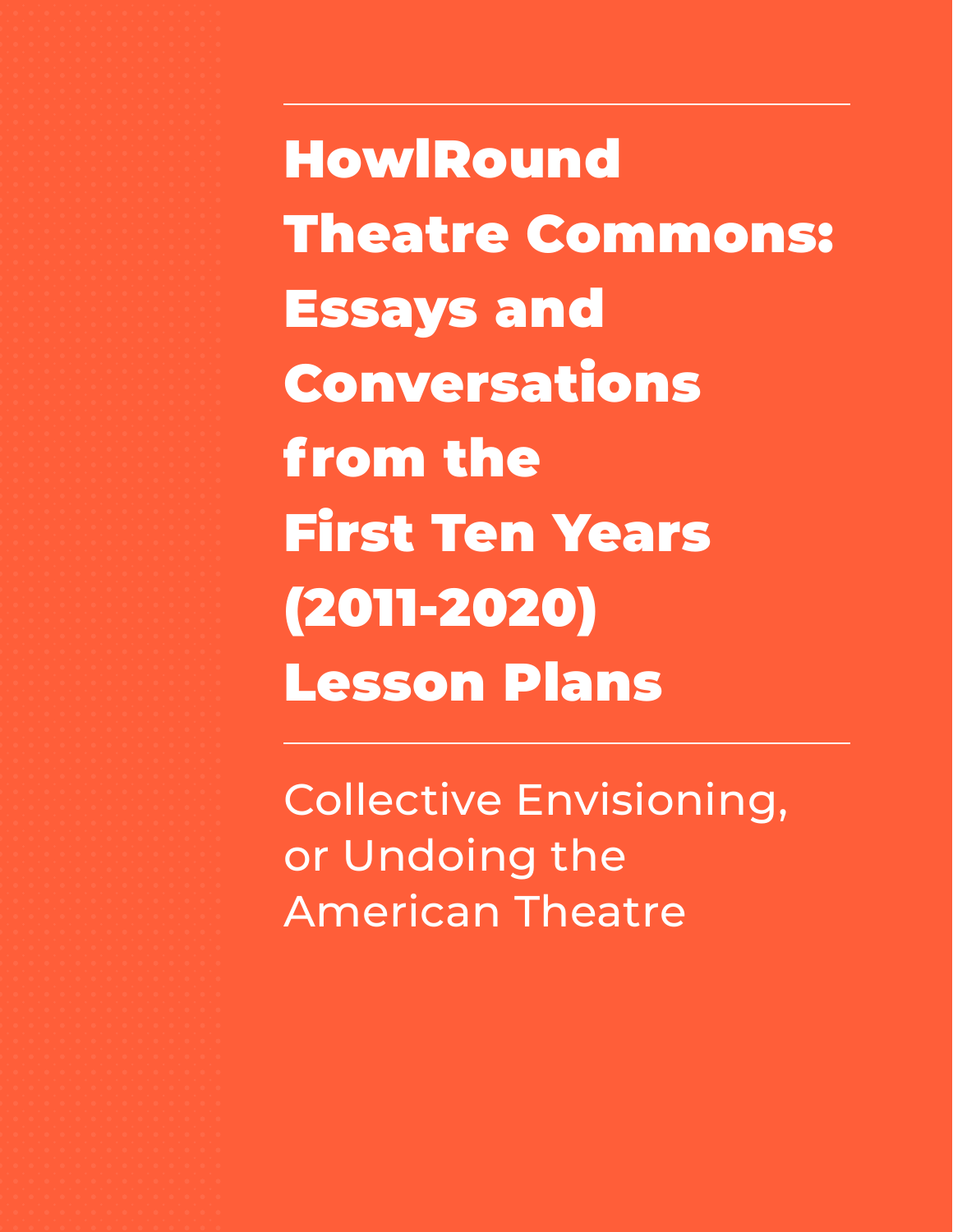### Collective Envisioning, or Undoing the American Theatre

Tags for Courses

Directing Acting Producing Playwriting Arts Administration Leadership Arts and Equity

Black Theatre Latinx Theatre Indigenous Theatre Representation Arts and Nonprofit Management Community Engagement

- ▶ What is your vision for the American Theatre?
- What possibilities exist to undo institutional inequity in the American Theatre?

Objectives/ Goals

**Focus** 

**Questions** 

- Students will interrogate 2 articles relating to racialized and gender-based trauma in the American theatre.
- Students will develop concrete professional strategies to subvert trauma.
- Students will craft their vision for the American theatre.

### Room Setup

Enough space and pathways for participants to move around safely and comfortably. If your classroom allows it, an open space with enough room for a sitting circle is ideal.

Note: If your classroom is virtual, use the JamBoard function to create a virtual "sitting circle" with a circle of chairs on the board. Participants can assign themselves a chair with their name as they enter the virtual room.

Objects of significance (participants and facilitator bring), sticky notes, **Materials poster-sized paper, markers, pen or pencil for each participant.** 

1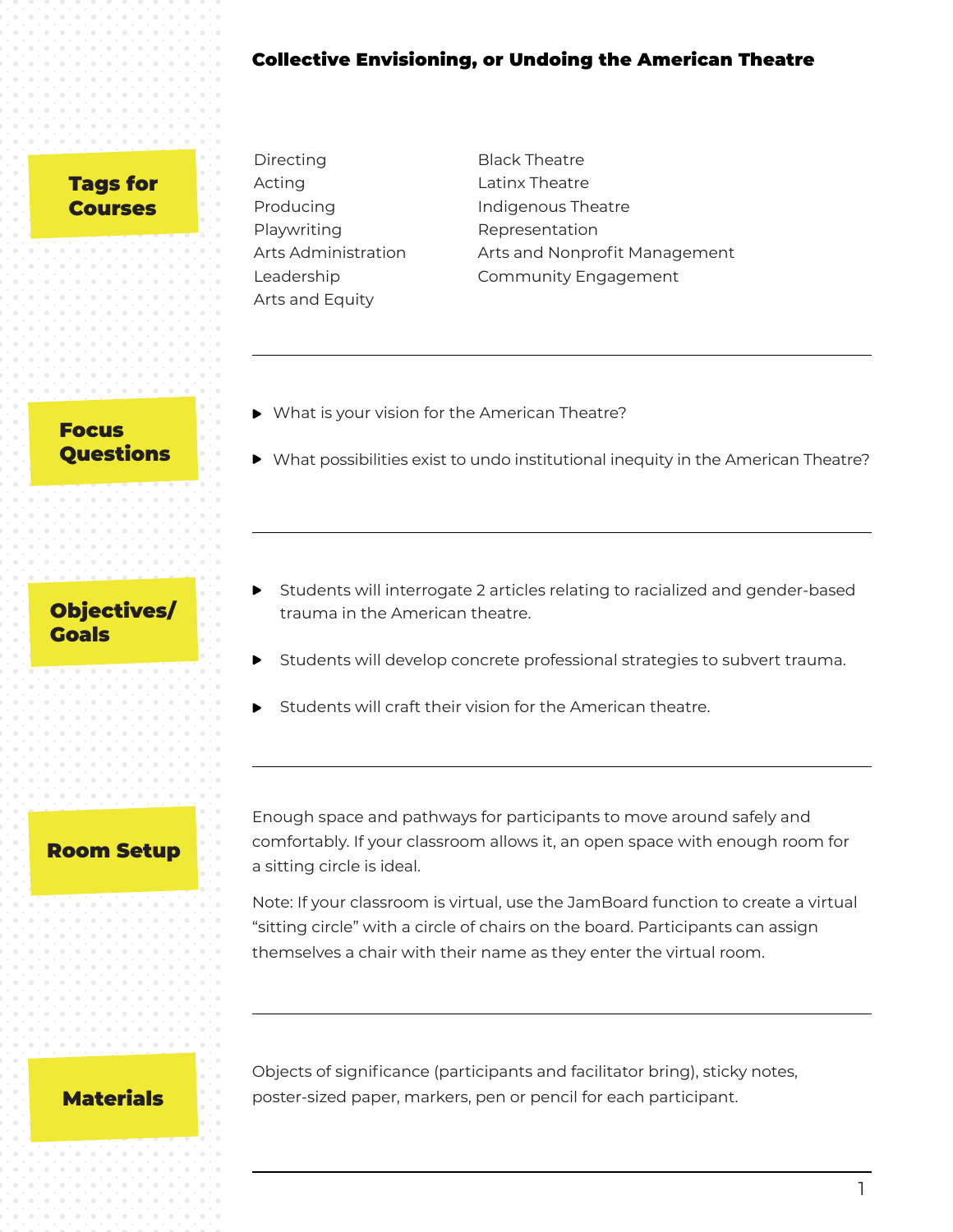# Check-In

Participants take turns sharing their object of significance in a circle. While not sharing, participants are invited to listen/witness authentically.

**1 min per participant**

# Pre-Reading

#### **Required:**

- *We Have Suffered Enough: The Cost of Performing Trauma for Women of Color* | by Melisa Pereya
- *The American Theatre Was Killing Me: Healing from Racialized Trauma in an Art Workspace*  by Amelia Parenteau and Lauren E. Turner

#### **Choose One:**

- *A Manifesto for Staging Gendered Violence* | by Sharanya
- *We Are Not a Mirror* | by Lauren Gunderson

# Pre-Assignment

Read the required assigned articles ahead of time, choose one optional article, and come ready to discuss. Participants are invited to bring an object of significance from their home/living space that reminds them of the community they come from and who they are bringing with them into the space. For example, a person might bring a photograph of their family. Another person might bring a family recipe. Someone else might bring a small toy that was passed down or a family basket.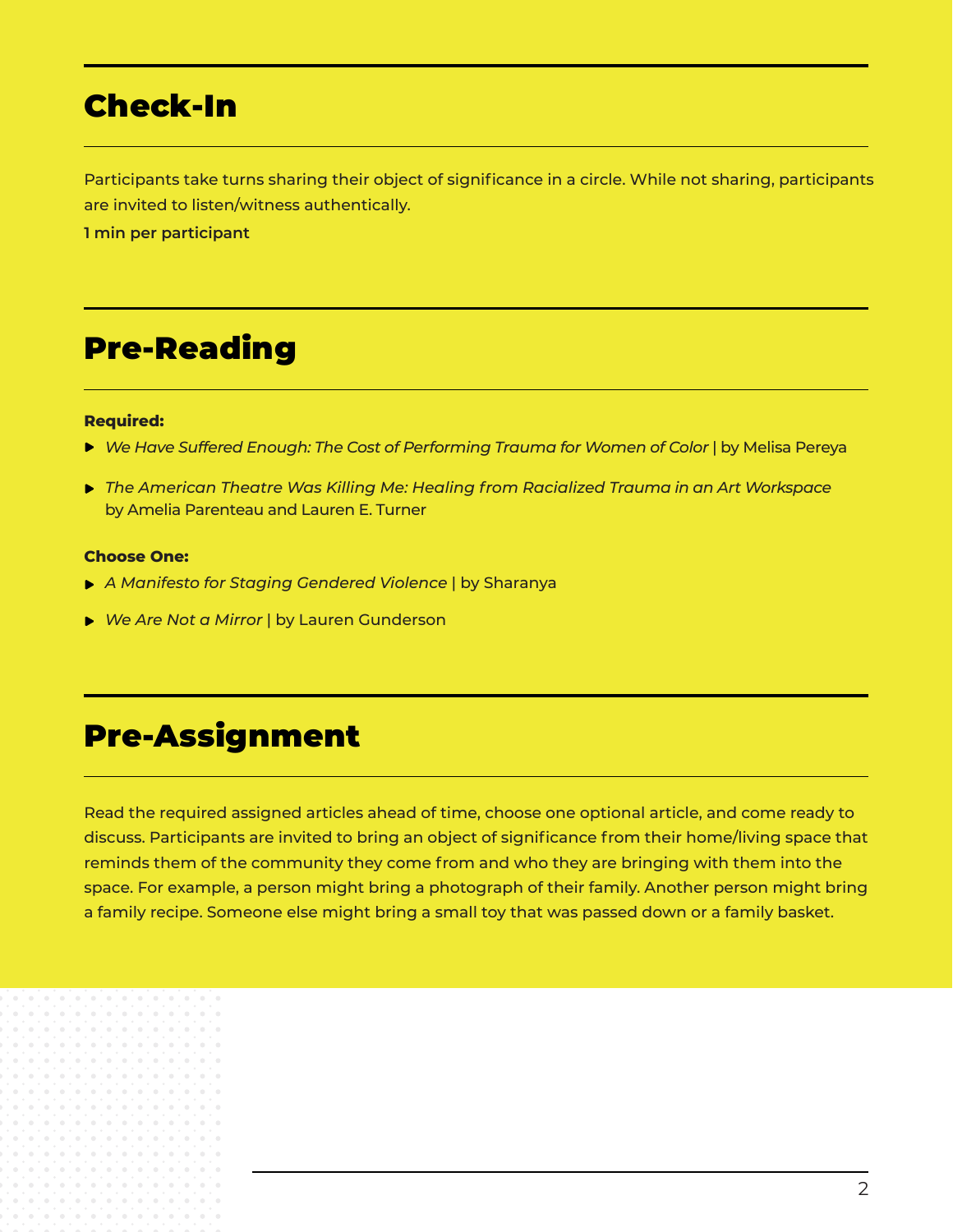# Engagement: Abundant Connections (10 min)

**Frame this activity with transparency. If helpful, share this context:** 

*Racialized and historical trauma exists in every fiber of this country. If we understand white supremacy and settler-colonial culture to be rooted in scarcity, then the opposite of that is abundance. Abundance is rooted in the collective; the idea that there are many changemakers with many solutions. There is no right way. Today we will explore strategies to subvert harm in the American theatre and nonprofit sector. We are exploring strategies because we know that in a single session, we cannot tackle all things. However, we can each be rooted in our shared humanity and our right to create within liberating and creative spaces. We are reminded that the objects of significance we brought in today remind us of everyone we are bringing into the learning space with us. Please bring their perspectives, too.* 

### Prompt

Provide a few minutes for participants to find their groups.

*You are invited to stand near people whose object of significance has the possibility of connection to your own. Try to keep groups at five people or*  less. If a group has five people, find new connections between your object *and someone else's.* 

### Prompt

Provide 5-7 minutes for participants to discuss and come up with a title. At the end of that time, invite each group to share their title.

*At your group, discuss what connections exist between your objects, and try to come up with a title for your group.*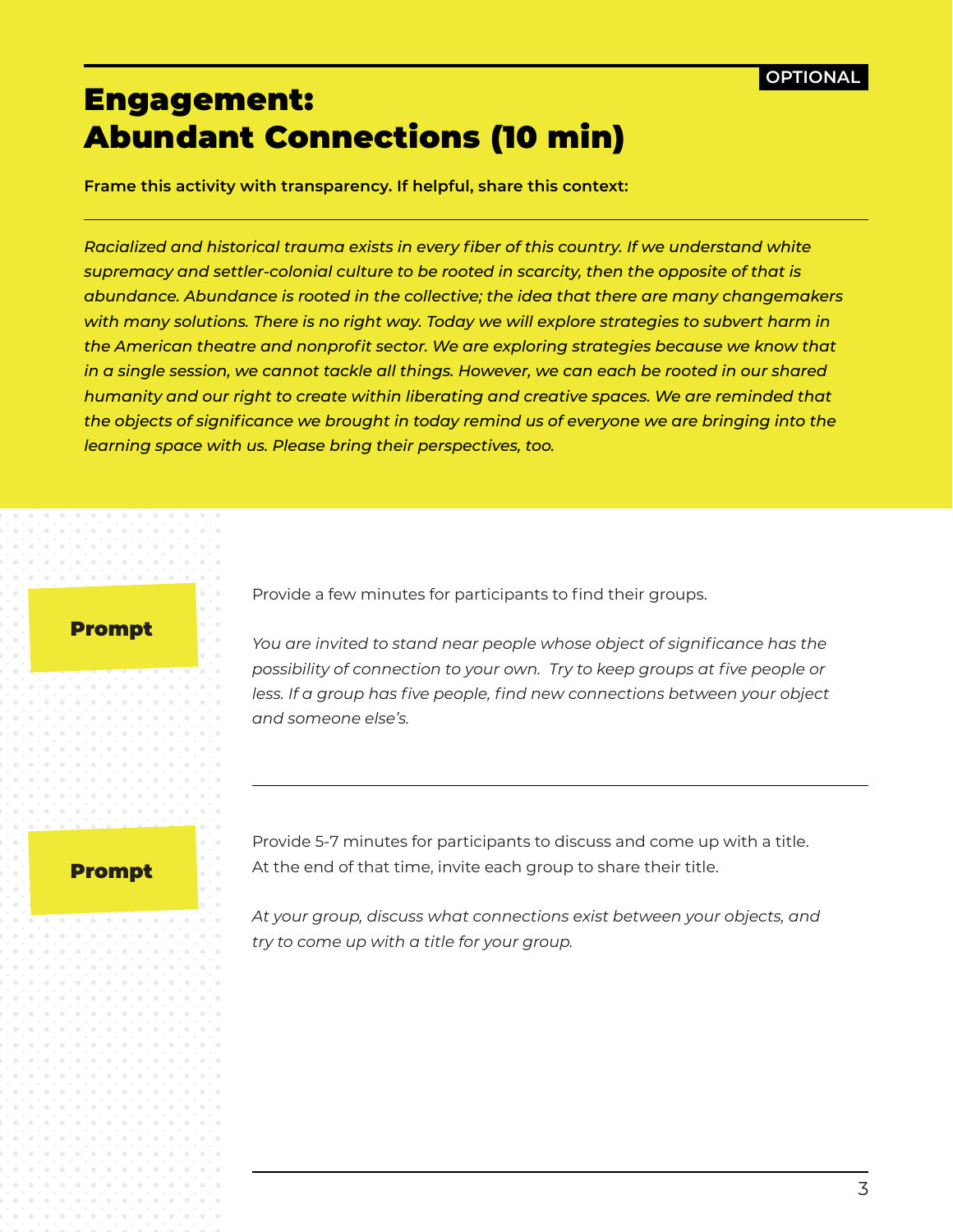# Group Work: Inquire/Imagine/Envision (25 min)

Each group should have: a poster-sized paper, 2-3 markers, a writing utensil for each person, and a stack of sticky notes. Invite participants to create an Inquire/Imagine/Envision column on each poster.

| <b>Inquire</b> | <b>Imagine</b> | <b>Envision</b> |
|----------------|----------------|-----------------|
|                |                |                 |
|                |                |                 |

In this activity, participants will discuss and create within their established groups through the following questions:

**Inquire** 

Invite participants to discuss and then individually list one example per sticky note and place it on the poster.

*What examples of institutional inequity did we see in these articles?*

Imagine

Invite participants to discuss and then individually list one example per sticky note and place it on the poster. Invite them to draw visual connections between the items listed in the "Inquire" category and "Imagine" category for clarity.

*What opportunities exist for allyship in each of these examples? How could a fellow staff member or leadership member have shifted the scenario?*

### Envision

Invite participants to draw collaboratively on the poster board, to edit/cross out/defy examples from the inquire category, to draw connections visually between examples in the inquire category and the envision category, and to share how their object of significance serves as a metaphor for their vision.

*What is your vision for the American theatre? What would it look, feel, and sound like? How might your object of significance serve as a metaphor for your vision of the American theatre?*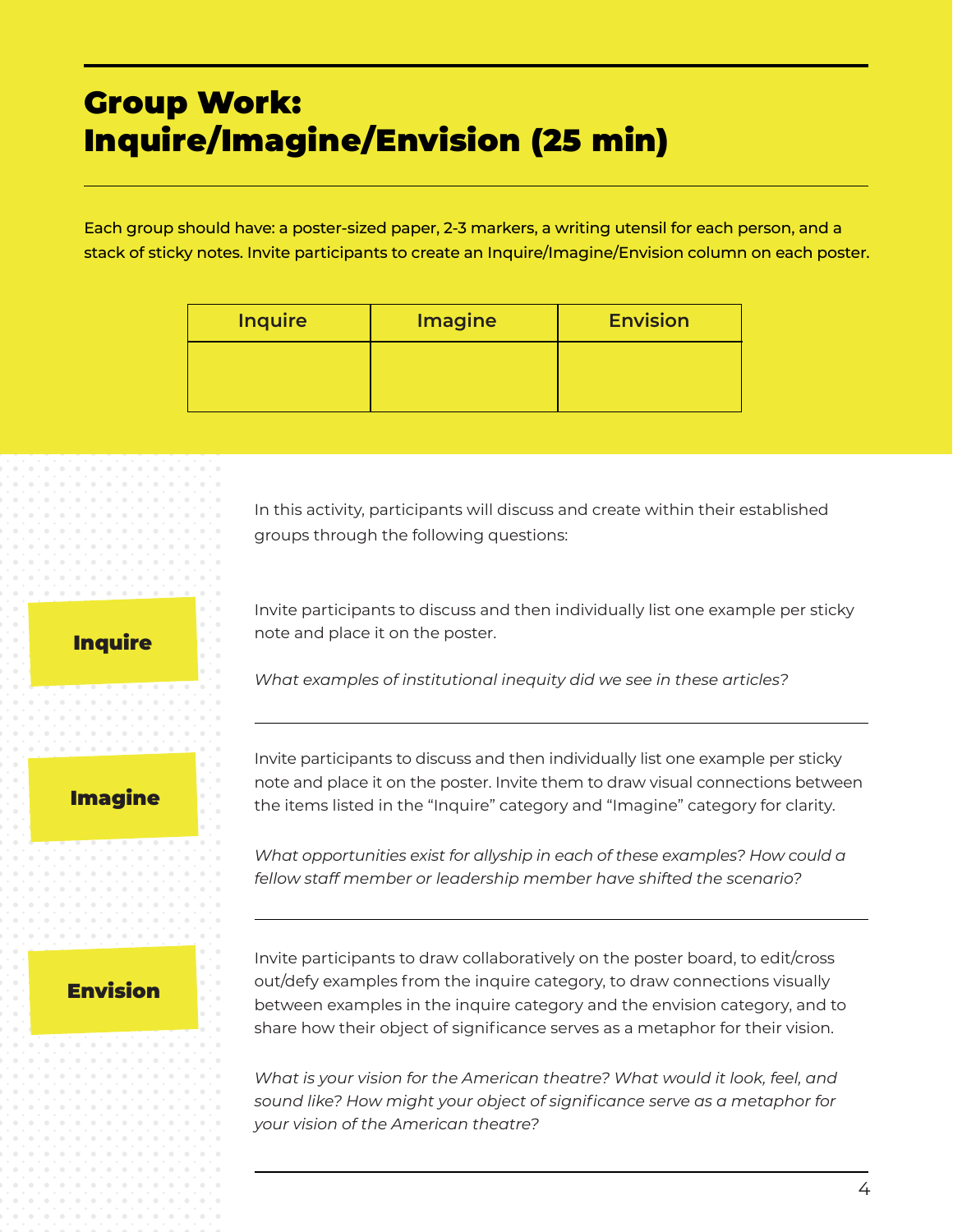# Closing: Collective Altar (15 min)

In the middle of the room, or in a place for everyone to access and witness, invite participants to create a collective altar for their vision for the American Theatre. The facilitator may provide the choice between the Living Altar or Visual Altar or choose what works best for the culture of this classroom.

## Option 1

#### **Living Altar:**

Invite participants to embody their vision through the use of tableaux or "frozen statues," simple gestures, repeating phrases, rhythm, and song. Participants should allow one another to add on improvisationally, collaboratively, and at a generous pace.

### Option 2

#### **Visual Altar:**

Invite participants to collectively envision by placing their objects next to others; adding words of affirmation on sticky notes; drawing or attaching images from their posters; or embodying their vision physically, drawing inspiration from their objects of significance from their poster discussions. Participants should allow one another to add on improvisationally, collaboratively, and at a generous pace.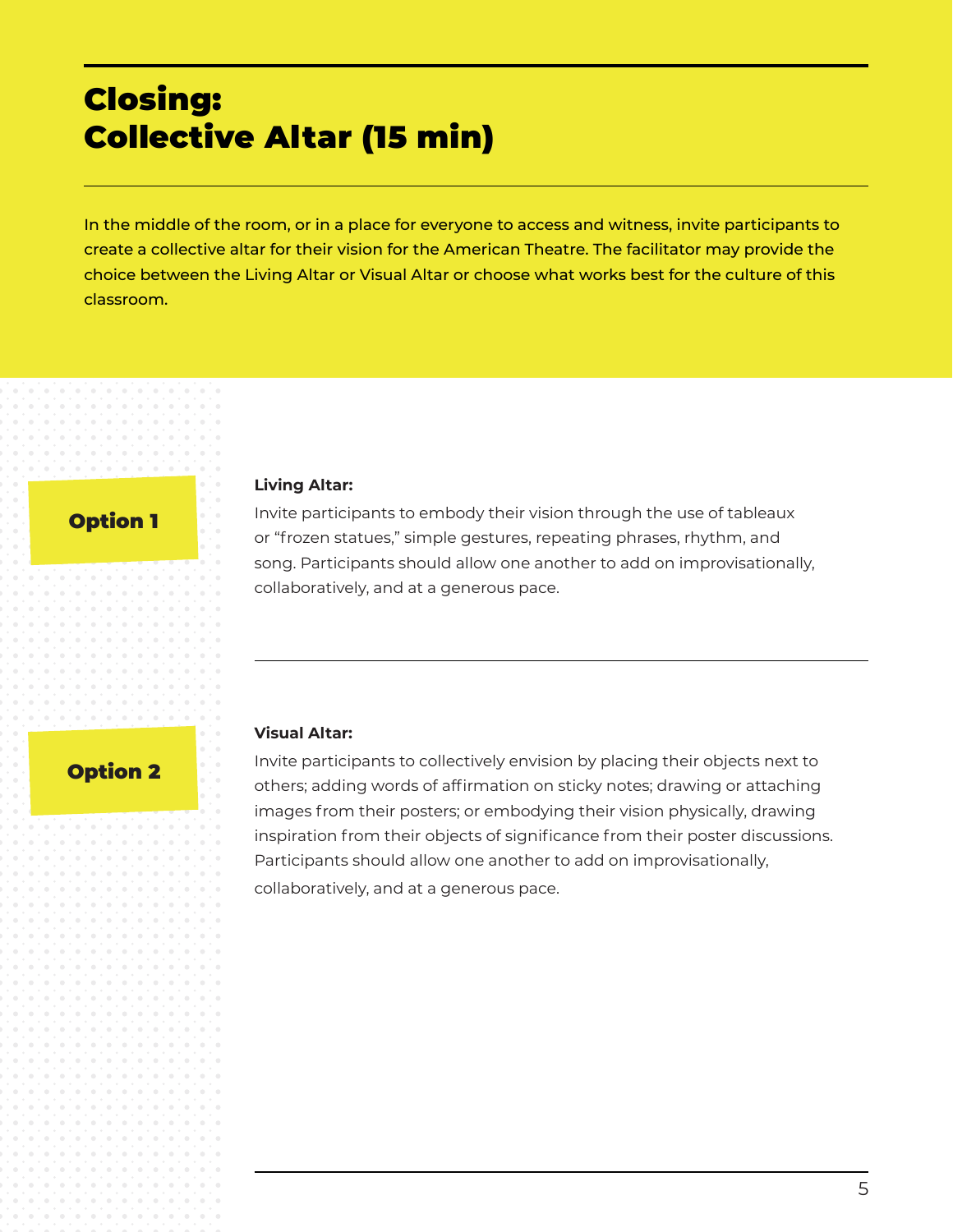# Extension: Reflective Artmaking and Gallery Walk (25 min)

As a follow-up exercise in class or as an independent reflection, invite participants to draw a visual reflection of the collective altar. This can be a still-life style or a representative drawing of the energy of the collective altar.

Gallery Walk: Invite participants to place their drawing on their desks and provide time during class for all students to witness one another's reflections nonverbally.

If there is a permanent space that these drawings can live, hang them there for ongoing witnessing by students. If there is a virtual classroom space, such as Canvas, post the collection of images to the class board to continue the discussion.

Optional materials: white paper, pencils, markers, crayons, colored pencils, instrumental music.